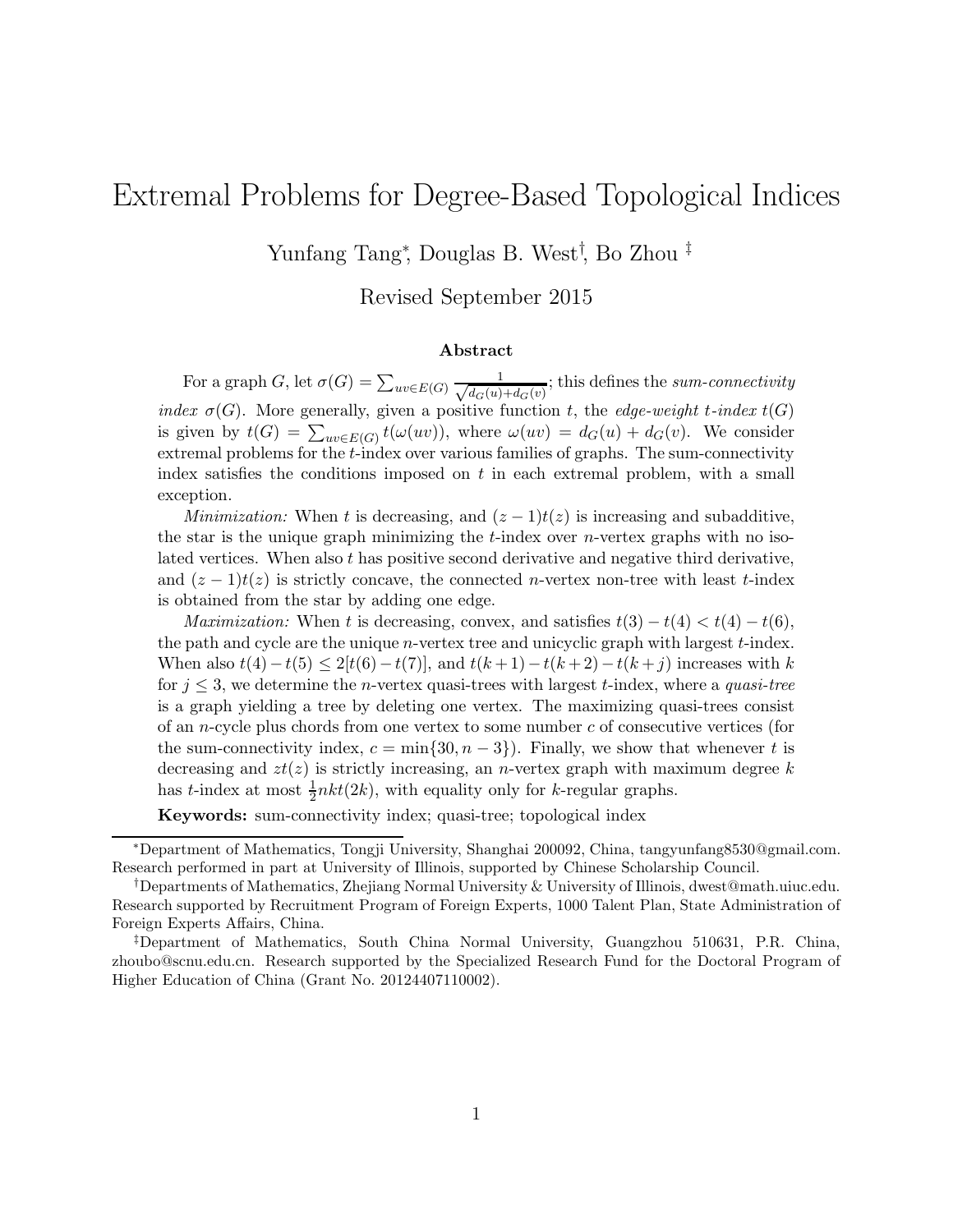### 1 Introduction

We consider a class of degree-based invariants of connected simple graphs, special cases of which have been studied in chemical graph theory due to their predictive capabilities for physical and chemical properties of molecules. We use  $d_G(u)$  for the degree of a vertex u in a graph G with vertex set  $V(G)$  and edge set  $E(G)$ .

In chemical graph theory, graph invariants are called *topological indices*, intended as numerical values reflecting structural properties. Among the most successful of these is the *Randić index*  $R(G)$  of a graph G. Proposed by Randić [9] in 1975, it is defined by

$$
R(G) = \sum_{uv \in E(G)} (d_G(u)d_G(v))^{-1/2}.
$$

In his survey "Degree-based topological indices", Gutman [5] noted that hundreds of papers and several books have been written about the Randic index (see for example the survey by Randić [10]). This popularity results from the success of  $R(G)$  in correlating with physical invariants of molecules.

In Gutman's treatment, a graph invariant  $\phi$  is a degree-based topological index if it has the form  $\phi(G) = \sum_{uv \in E(G)} f(d_G(u), d_G(v))$  for some symmetric function f. In recent decades, many such indices have been studied. As Gutman [5] observed, most of them are nowhere near as successful as  $R(G)$  in correlating with physical parameters of molecules.

Nevertheless, many papers have been written on the extremal values of these indices over classes such as trees. Attention to the values on trees and other elementary graphs arises partly from the applications: "molecular graphs" describing the bonds in actual molecules tend to have very simple graph-theoretic structure such as trees or unicyclic graphs.

Many papers on this topic study just one topological index, finding its extremal values (and perhaps several near-extreme values) over n-vertex trees or other simple classes. We propose studying such problems in terms of general properties of the symmetric function  $f$ . Requiring only the properties needed for the argument yields a more general extremal result simultaneously for various symmetric indices. We consider such classes of indices.

**Definition 1.1.** The *weight*  $\omega(w)$  of an edge uv in a graph G is  $d_G(u) + d_G(v)$ . Given a positive real-valued function t, the *edge-weight index*  $t(G)$  for a graph G is defined by  $t(G) = \sum_{e \in E(G)} t(\omega(e));$  we also call  $t(G)$  the *t*-index of G.

When  $t$  is decreasing, maximizing the  $t$ -index seeks edges with low weight, and minimizing it seeks edges with high weight. Among trees, it is then natural to expect stars to have the lowest  $t$ -index and paths to have the highest. With some additional conditions on  $t$ , we will make this precise and extend the optimization to larger families.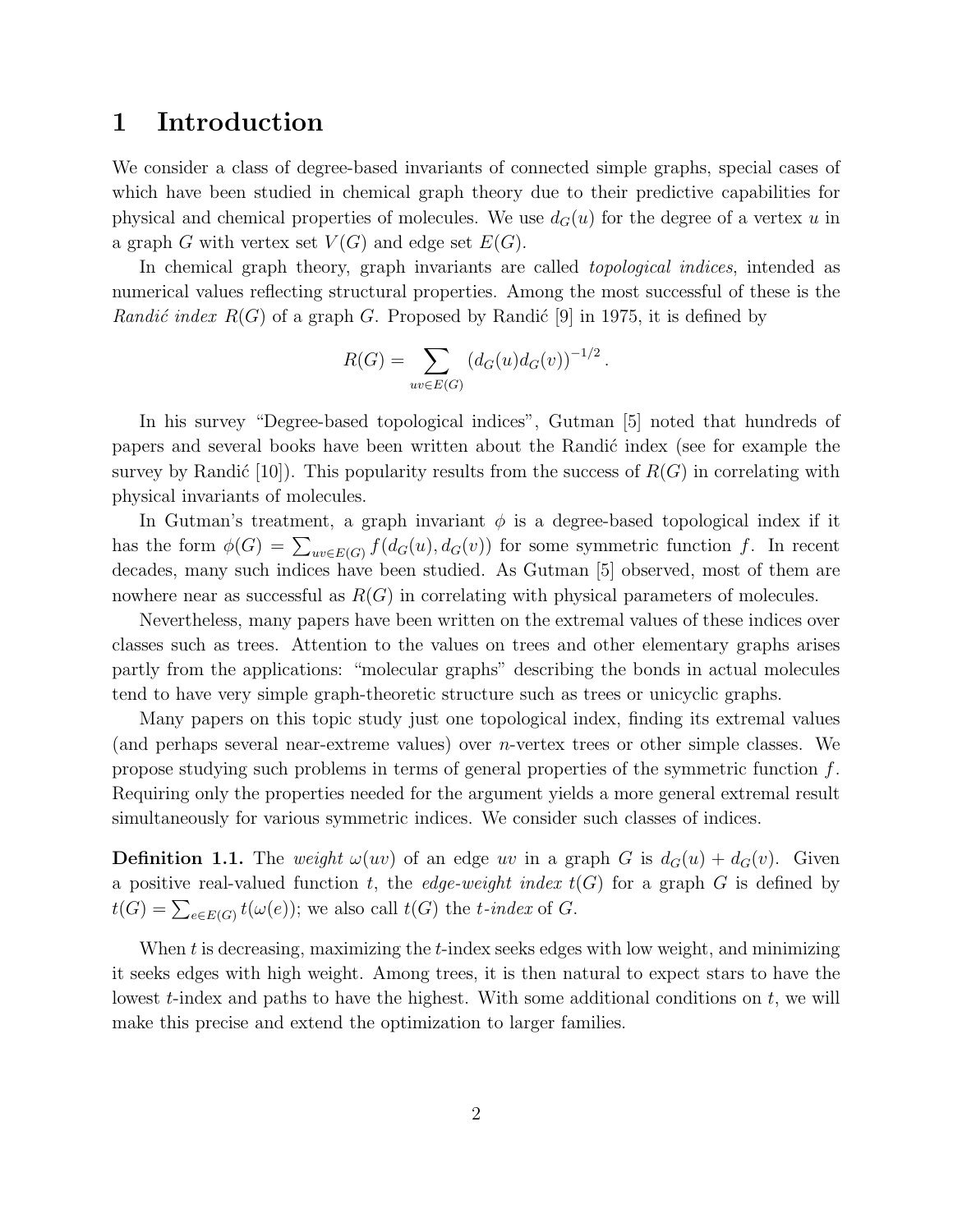Our study was motivated by the *sum-connectivity index*  $\sigma(G)$ , introduced by Zhou and Trinajstić in  $[15]$ , defined by

$$
\sigma(G) = \sum_{uv \in E(G)} (d_G(u) + d_G(v))^{-1/2}.
$$

Chemical applications of the sum-connectivity index were studied in [7, 8], mathematical properties in [1, 2, 11, 12, 15]. The term "sum-connectivity index" is unrelated to graph connectivity, just as "topological index" is unrelated to surfaces; these are just terms from chemistry. For *n*-vertex trees, [15] showed  $\frac{n-1}{\sqrt{n}} \leq \sigma(G) \leq \frac{n-3}{2} + \frac{2}{\sqrt{n}}$  $\frac{2}{3}$ ; the unique extremal trees are the star and the path.

For the sum-connectivity index,  $[15]$  also solved the minimization problem over *n*-vertex graphs without isolated vertices, proving for  $n \geq 5$  that the *n*-vertex star still achieves the minimum. When the minimum degree is increased to at least 2, the star is no longer allowed. Wang, Zhou, and Trinajstić  $[11]$  solved the minimization problem over this class, showing that when  $n \geq 11$  the minimum is achieved by the graph  $K_{2,n-2}^*$  obtained from the complete bipartite graph  $K_{2,n-2}$  by adding one edge joining the two vertices of high degree. For triangle-free graphs with minimum degree at least 2, they showed that  $K_{2,n-2}$  achieves the minimum. Note that  $\sigma(K_{2,n-2}^*) < \sigma(K_{2,n-2})$ , so adding an edge can decrease the value.

It is natural to ask which of these results extend to more general indices. Zhou and Trinajstić [16] studied edge-weight indices generated by t of the form  $t(z) = z^{-\alpha}$  for real  $\alpha$ under the name *general sum-connectivity index*, obtaining upper and lower bounds in terms of other graph invariants and proving that the path and star are the unique extremal n-vertex trees (for positive  $\alpha$ ), but which maximizes and which minimizes depends on the value of  $\alpha$ . In [3], the graphs minimizing the t-index of this form over *n*-vertex unicyclic graphs (for  $\alpha$  < 1) were determined. In [4], the maximizing *n*-vertex trees are determined (for  $\alpha$  > 4.36). These papers actually write  $z^{\alpha}$  for the function; we have changed the sign for consistency with our treatment.

Many decreasing functions of interest (such as  $z^{-\alpha}$  for positive  $\alpha$ ) are convex. However, requiring that  $t$  be decreasing and convex is not sufficient to make the path achieve the maximum over *n*-vertex trees. Let  $P_n$ ,  $C_n$ , and  $S_n$  denote the path, cycle, and star with *n* vertices, respectively.

**Example 1.2.** Let  $G_m$  be the tree with  $2m + 1$  vertices obtained from a star with m edges by subdividing each edge. Note that  $t(G_m) = mt(3) + mt(m+2)$ , while  $t(P_{2m+1}) = 2t(3) +$  $(2m-2)t(4)$ . Thus  $t(P_{2m+1}) > t(G_m)$  if and only if  $(m-2)[t(3)-t(4)] < m[t(4)-t(m+2)]$ .

Reversing this inequality yields a decreasing convex t such that  $G_m$  maximizes the t-index among trees with  $2m+1$  vertices. For example, choose  $t(3)$  and  $t(m+2)$  with  $t(m+2) < t(3)$ , let  $t(4)$  be slightly less than  $\frac{(m-2)t(3)+mt(m+2)}{2m-2}$ , and complete t to a decreasing convex function.

When  $m = 3$ , the condition for  $t(P_7) > t(G_3)$  reduces to  $t(3) - t(4) < 3[t(4) - t(5)]$ . We will show that the similar but somewhat stronger inequality  $t(3) - t(4) < t(4) - t(6)$  suffices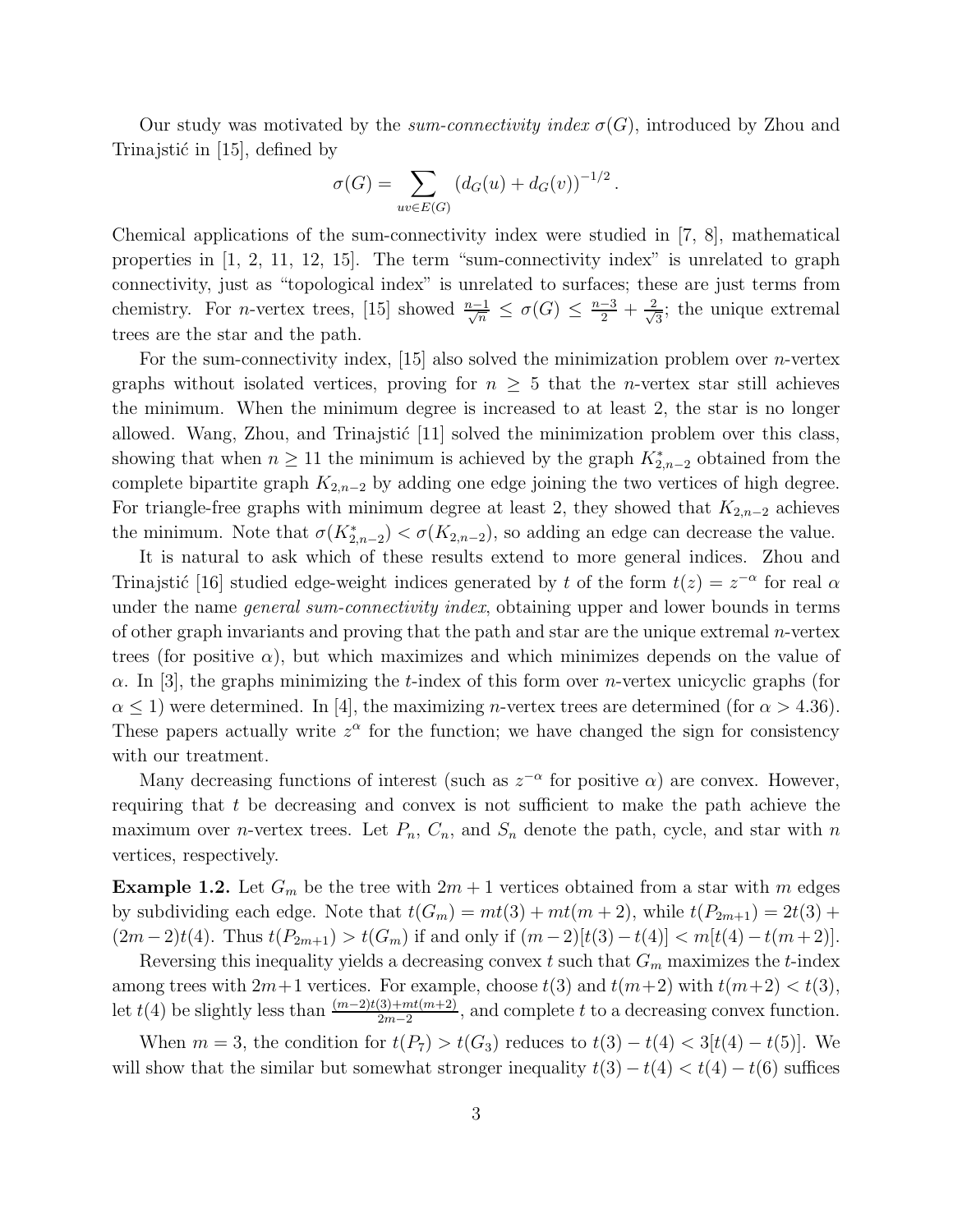to make the path the unique maximizing tree of each order. Example 1.2 shows not only that some condition similar to our sufficiency condition is necessary, but also that when the condition fails the maximizing tree can suddenly be much different from the path. It seems that as the number of vertices grows, weaker conditions suffice, but we will not address this.

With two conditions on t in addition to  $t(3) - t(4) < t(4) - t(6)$ , we will be able to solve the maximization on a larger family containing all trees.

Definition 1.3. A *gradual function* is a positive real-valued function t on the positive real numbers that is decreasing, strictly convex, and has the following three properties:

- (1)  $t(3) t(4) \leq t(4) t(6)$ .
- (2)  $t(4) t(5) \leq 2[t(6) t(7)].$
- (3)  $t(k+1) t(k+2) t(k+j)$  is nondecreasing in k (over  $k \ge 3$ ) for  $j \le 3$ .

A *gradual index* is the edge-weight index given by a gradual function t.

Convexity requires  $t(j) - t(j + 1)$  to decrease with increasing j, but the conditions (1) and  $(2)$  prevent t from decreasing too rapidly. This is the reason for the term "gradual". Note also that if t tends to 0, then convexity prevents  $t(k + 1) - t(k + 2) - t(k + j)$  from being an increasing function of  $k$  when  $j$  is sufficiently large.

The sum-connectivity index is the gradual index defined using  $t(z) = 1/\sqrt{z}$ ; one easily computes  $\frac{1}{\sqrt{2}}$  $\frac{1}{3} - \frac{1}{\sqrt{2}}$  $\frac{1}{4} < \frac{1}{\sqrt{2}}$  $\frac{1}{4} - \frac{1}{\sqrt{6}}$  $\frac{1}{6}$  and  $\frac{1}{\sqrt{2}}$  $\frac{1}{4} - \frac{1}{\sqrt{2}}$  $\frac{2}{5} < \frac{2}{\sqrt{6}}$  $\frac{1}{6} - \frac{2}{\sqrt{2}}$  $\frac{1}{7}$ , and differentiating  $t(x+1)-t(x+2)$  $t(x+j)$  for  $t(z) = 1/\sqrt{z}$  when  $j \in \{1, 2, 3\}$  confirms (3). Indeed,  $z^{-\alpha}$  is a gradual function when  $0 < \alpha < .869$  (condition (1) holds for  $0 < \alpha \le 1$ ). Unfortunately, when  $t(z) = 1/z$ , condition (2) needed for our proof does not hold, although the conclusion still could hold. The value  $\alpha = 1$  corresponds to the *harmonic index*, which is the edge-weight index given by  $t(z) = 2/z$ , studied in chemical graph theory by Zhong [13, 14].

Since the sum-connectivity index is the  $t$ -index for a gradual function  $t$ , our proofs apply to it. It is possible that the same conclusions hold under weaker restrictions than those we specify for gradual functions. In order to show that the path is the unique maximizing n-vertex tree (and that the cycle is the unique maximizing n-vertex unicyclic graph), we only need t to be decreasing, convex, and satisfy  $(1)$  (Theorem 3.3). After that, we maximize over a larger class of graphs using the stronger restriction to gradual functions.

**Definition 1.4.** A *quasi-tree* is a graph obtained from a tree T by adding one vertex u and edges joining u to some positive number of vertices in T. Such a vertex u is a *focal vertex* of the resulting quasi-tree. A quasi-tree is *nontrivial* if it is not a tree, meaning that a focal vertex has degree greater than 1.

Lu and Gao  $[6]$  found sharp upper and lower bounds for the Randic index of an *n*-vertex quasi-tree. In this paper, we describe the nontrivial *n*-vertex quasi-trees with largest  $t$ -index when t is a gradual function. Our most difficult result, proved in Section 4, is the following.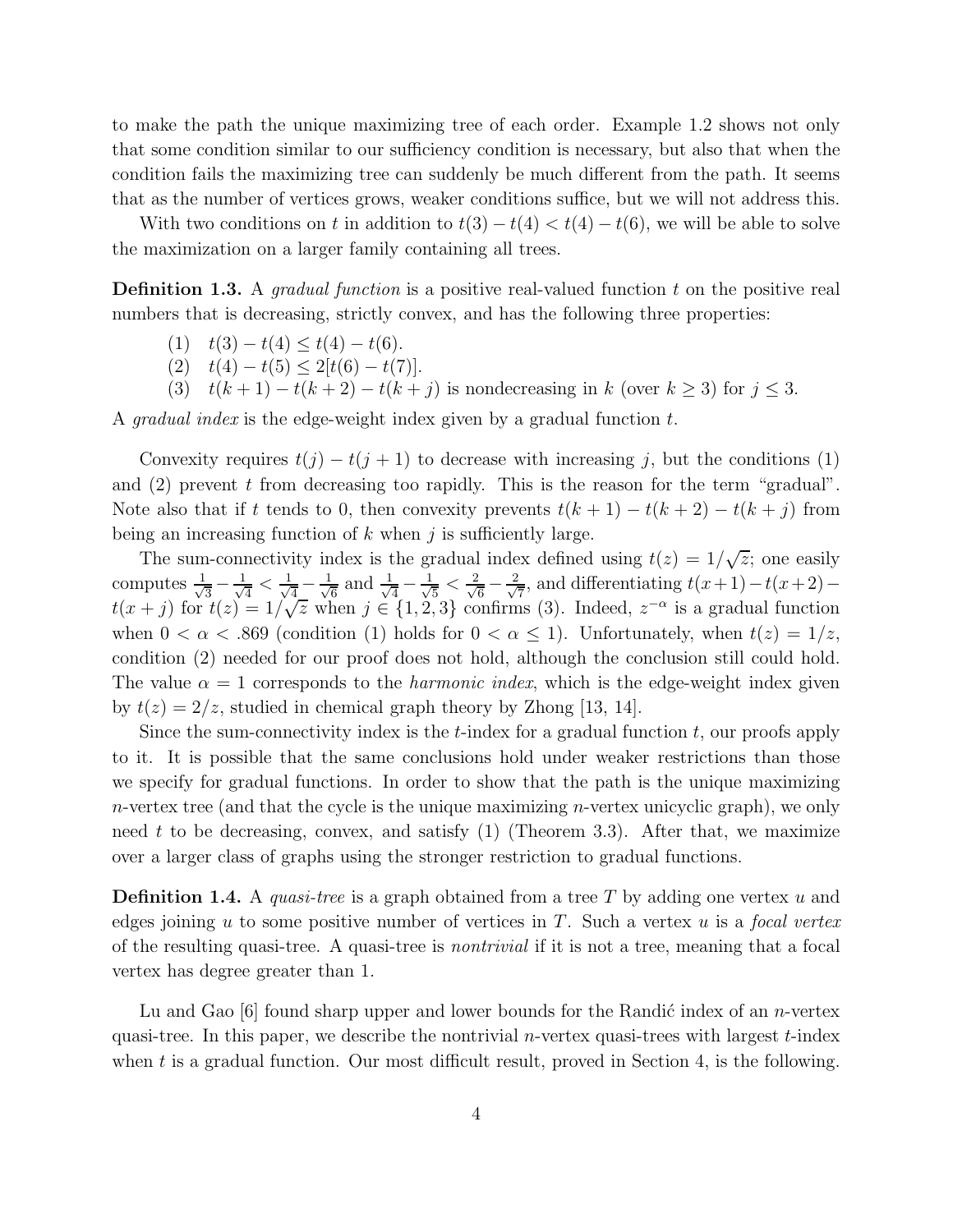Theorem 1.5. *Over* n*-vertex quasi-trees, any gradual index is maximized by a graph consisting of a cycle plus chords from one vertex to a set of consecutive vertices on the cycle.*

For the sum-connectivity index, the maximizing quasi-tree uses  $n-3$  consecutive chords (all possible chords) when  $n \leq 32$ , and it uses exactly 30 chords when  $n \geq 33$ .

Let  $\mathbf{Q}_n$  be the family of *n*-vertex quasi-trees, and let  $\mathbf{Q}'_n$  be the subfamily consisting of those that are not trees. When  $3t(4) > 2t(3)$ , we have  $t(C_n) > t(P_n)$ ; this condition holds for  $t(z) = 1/z^{\alpha}$  with  $0 < \alpha < 1.4$ . Since  $C_n \in \mathbf{Q}'_n$ , maximizing over  $\mathbf{Q}'_n$  also solves the maximization problem over  $\mathbf{Q}_n$ .

The minimization problem is somewhat different; to study it we place different restrictions on the decreasing function t. If also  $(z - 1)t(z)$  is increasing and subadditive, then the nvertex star  $S_n$  is the unique *n*-vertex graph with least *t*-index among all *n*-vertex graphs having no isolated vertices. We prove this as a straightforward generalization of a result of [15] mentioned earlier, which proved the same statement for the sum-connectivity index. In essence, we just list the properties of  $1/\sqrt{z}$  that are used in their proof; the same proof works for all t satisfying these conditions.

When we consider graphs with cycles, the star is excluded. The star  $S_n$  has smaller t-index than any member of  $\mathbf{Q}'_n$ . To study the minimization problem over non-trees, we restrict to connected non-trees. The minimum is still attained by a quasi-tree, in fact by the graph  $\hat{S}_n$  with one cycle obtained by adding one edge joining two leaves of  $S_n$ . Hence this simultaneously solves the minimization problem among connected  $n$ -vertex non-trees for those with one cycle, for those that are quasi-trees, and over all such graphs. The conditions we need are that  $t$  be decreasing, with positive second derivative and negative third derivative, and that  $(z - 1)t(z)$  be increasing and strictly concave.

Again the sum-connectivity index satisfies these conditions. Also, our minimization result is close to showing that  $\hat{S}_n$  is the connected graph with second-smallest t-index. It seems that for  $n \geq 43$  no tree other than  $S_n$  has sum-connectivity index less than  $\hat{S}_n$ .

Finally, in Section 5 we show that when t is decreasing and  $zt(z)$  is strictly increasing, the maximum of  $t(G)$  over *n*-vertex graphs with  $\Delta(G) \leq k$  is  $\frac{1}{2}nkt(2k)$ , with equality precisely for k-regular graphs. This generalizes in a straightforward way the proof of  $[15]$ , which proved the statement for the sum-connectivity index  $(t(z) = 1/\sqrt{z})$ .

### 2 Minimization Results

Over graphs without isolated vertices, we follow the approach used in [15] for sum-connectivity; the arguments remain valid for more general edge-weight indices. A function f is *subadditive* if always  $f(a + b) \leq f(a) + f(b)$ .

**Theorem 2.1.** Let t be an edge-weight index. If the function t is decreasing, and  $(z-1)t(z)$ *is an increasing function of* z*, then the star is the unique connected* n*-vertex graph with*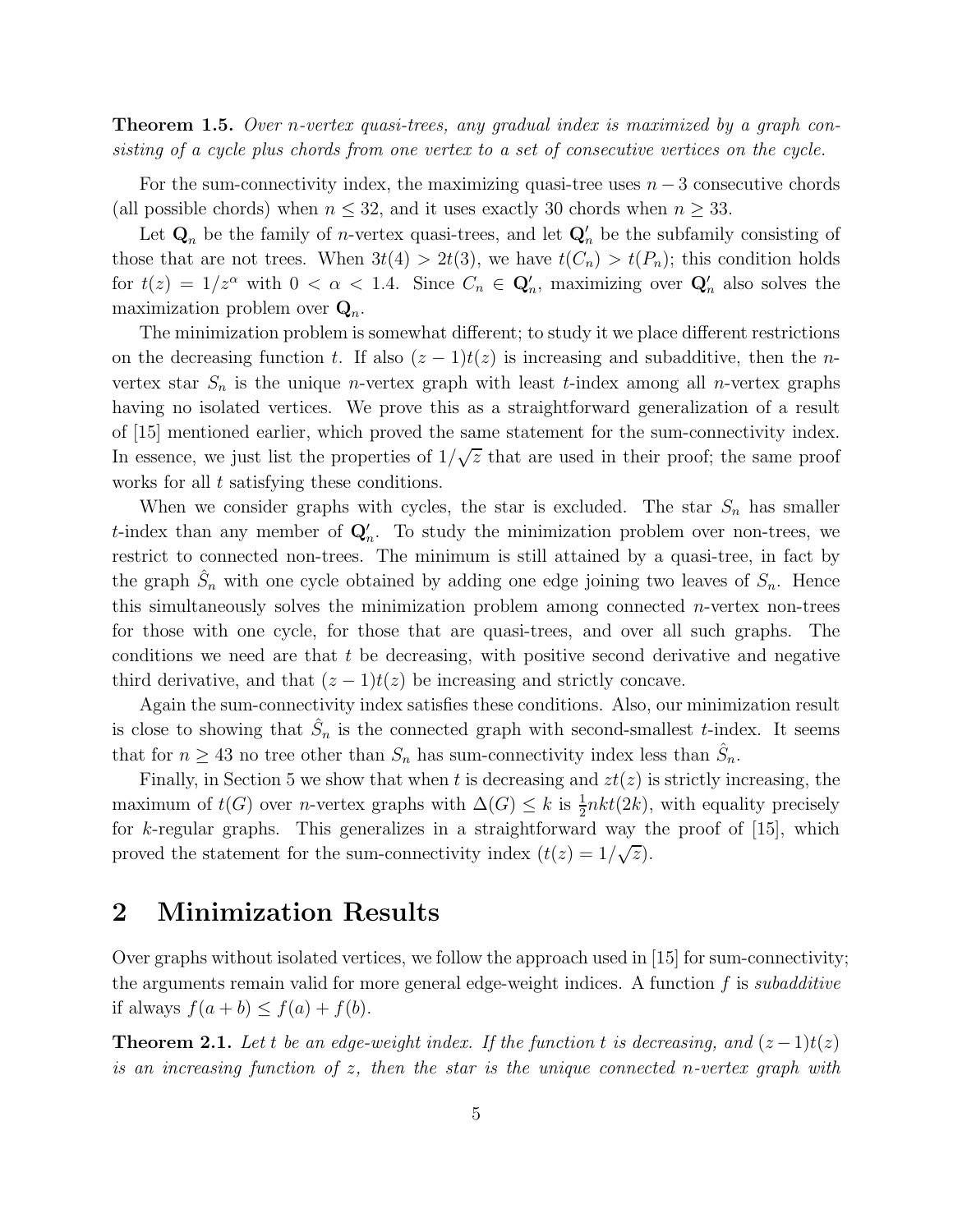*least* t-index. If also  $(z - 1)t(z)$  is subadditive (for arguments at least 2), then the star also *minimizes the* t*-index over* n*-vertex graphs with no isolated vertex.*

*Proof.* Let G be a graph with m edges. The weight of an edge uv exceeds the number of edges incident to uv by 2. Since at most  $m-1$  edges are incident to uv, we have  $\omega(uv) \leq m+1$ . Since t is decreasing, we thus have  $t(G) \geq mt(m+1)$ . Since  $mt(m+1)$  increases with m, we have  $t(G) \ge (n-1)t(n)$  when G is an n-vertex connected graph.

Equality holds for the star  $S_n$ . Equality requires having exactly  $n-1$  edges and having each edge incident to all others. The only such connected graph is the star.

For the extension to graphs with no isolated vertices, we use induction on the number of vertices, with trivial basis. In the induction step with  $n$  vertices, the case of connected graphs was considered above, so suppose that  $G$  is disconnected, with every component having at least two vertices. Let j be the order of the smallest component, and let  $k$  be the remaining number of vertices. By the induction hypothesis,  $t(G) \geq (j-1)t(j) + (k-1)t(k)$ . By the subadditivity of  $(z - 1)t(z)$ , we thus have  $t(G) \ge (j + k - 1)t(j + k) = t(S_n)$ .  $\Box$ 

Consider the sum-connectivity index  $\sigma$ , using  $t(z) = 1/\sqrt{z}$ . Here the function f defined by  $f(z) = (z-1)t(z)$  is increasing, and it is almost subadditive. We have  $f(j) + f(k) > f(j+k)$ when  $j, k \geq 2$  and  $j + k \geq 5$ , but  $f(2) + f(2) < f(4)$ . Since  $f(n) = \sigma(K_{1,n-1})$ , the induction hypothesis and argument of the induction step are valid in the proof of Theorem 2.1 except when  $j = 2$  and  $k = 4$  (since j is the order of the smallest component, we need not worry about  $k = 4$  when  $j > 2$ ). In the only case not covered by the argument, we compare  $\sigma(3K_2)$ with  $\sigma(K_{1,5})$  and find that  $\sigma(K_{1,5})$  is smaller.

Next we consider a more restricted family that excludes the star and also all trees and disconnected graphs. The graph achieving the minimum is still very much like the star. Let  $\hat{\mathbf{Q}}_n$  be the set of connected *n*-vertex graphs containing cycles. Let  $\hat{S}_n$  be the graph obtained by adding an edge joining two leaves of the star  $S_n$ . We prove that  $\hat{S}_n$  is the unique graph in  $\hat{\mathbf{Q}}_n$  that minimizes the edge-weight index t, for appropriate constraints on the function t.

For sum-connectivity, this conclusion does not extend to non-forests without isolated vertices, since  $\sigma(C_3 + K_2) < \sigma(\hat{S}_5)$ , where  $G + H$  denotes the disjoint union of G and H. There may be larger exceptions for other edge-weight indices having the specified properties, so we require connectedness.

The *t*-index of  $\hat{S}_n$  is of particular interest; let  $h(n) = t(\hat{S}_n) = (n-3)t(n) + 2t(n+1) + t(4)$ .

Lemma 2.2. Let t be a decreasing edge-weight index function with positive second derivative *and negative third derivative. If also*  $(z - 1)t(z)$  *is increasing and strictly concave, then the following hold:*

- *(a)*  $zt(z + j)$  *is increasing and concave for*  $j \in \mathbb{N}$ *,*
- *(b) the function* h *is increasing and strictly concave, and*
- *(c)* the function h is strictly subadditive  $(h(a+b) < h(a)+h(b))$  for  $a, b \ge 1$  and  $a+b \ge 3$ .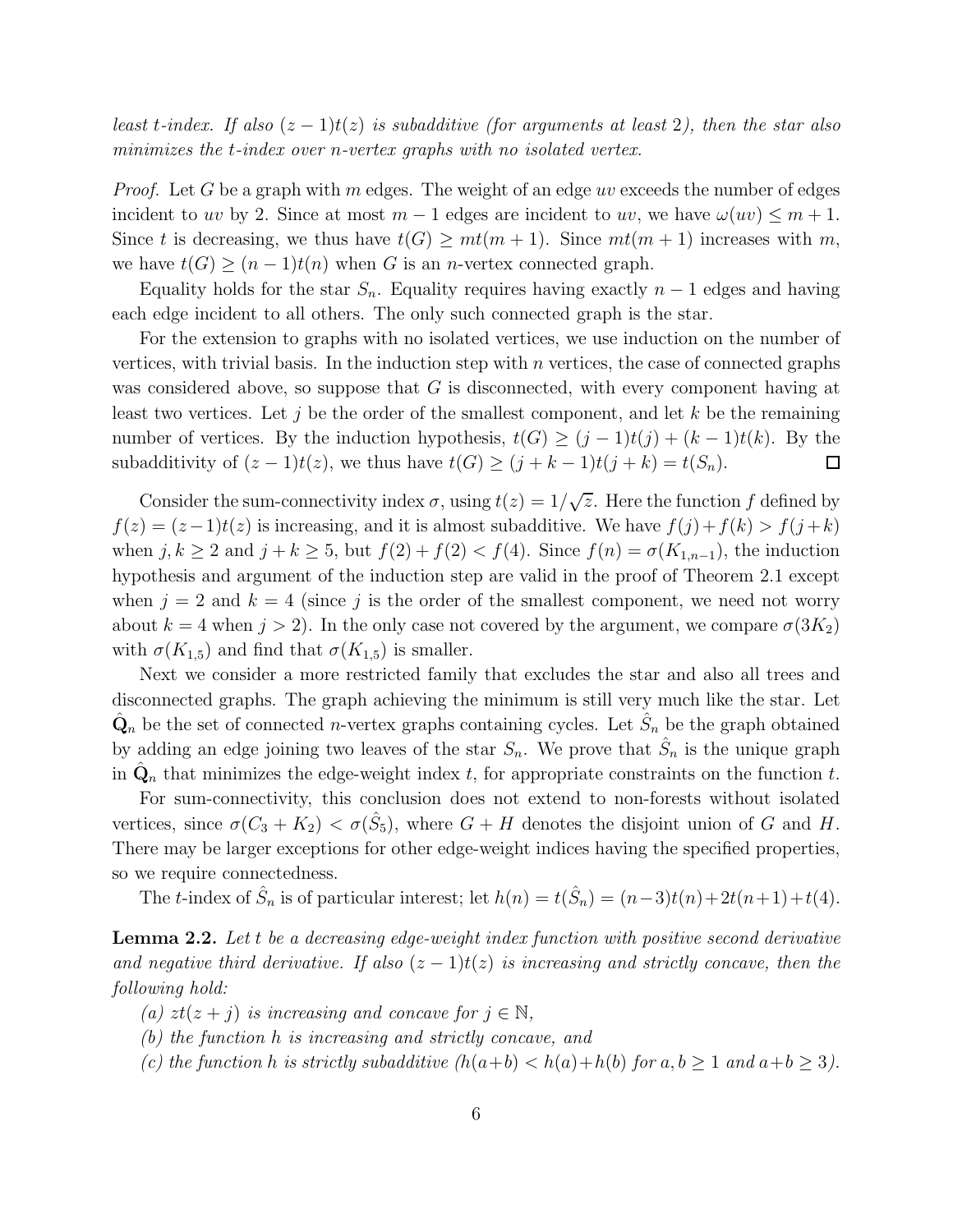*Proof.* With positive second derivative, t is strictly convex, so  $t(z + 2) - t(z + 1)$  increases with z. Since the third derivative is negative, the first difference  $t(z + 2) - t(z + 1)$  has negative second derivative and is a concave function of z.

(a) The claim holds by assumption for  $j = 1$ . If follows by induction on j from

$$
zt(z + j) = (z + 1)t(z + 1 + j - 1) - t(z + j),
$$

since the first term is increasing and concave (by the induction hypothesis), and  $t(z + j)$  is decreasing and convex.

(b) Note that

$$
(z-2)t(z+1) + 2t(z+2) = zt(z+1) - 2[t(z+1) - t(z+2)],
$$

where the first term is increasing and strictly concave. Since also  $t(z + 1) - t(z + 2)$  is decreasing and convex,  $(z - 2)t(z + 1) + 2t(z + 2)$  is increasing and strictly concave.

(c) We compute

$$
h(a) + h(b) = (a-3)t(a) + (b-3)t(b) + 2t(a+1) + 2t(b+1) + 2t(4)
$$
  
> 
$$
(a+b-3)t(a+b) + 2t(a+b+1) + t(4) = h(a+b).
$$

To see this, note that  $h(a) + h(b)$  is a sum of  $a + b$  values of t, corresponding to the  $a + b$ edges in  $\hat{S}_a + \hat{S}_b$ . Similarly,  $\hat{S}_{a+b}$  has  $a+b$  edges, and the expression for  $h(a+b)$  sums  $a+b$ values of t. The arguments a, b,  $a + 1$ , and  $b + 1$  are all at most  $a + b$ , and  $4 \le a + b + 1$ , so term-by-term the contribution to  $h(a+b)$  is smaller than the contribution to  $h(a)+h(b)$ .  $\Box$ 

The assumed properties hold when  $t(z) = z^{-\alpha}$  with  $0 < \alpha < 1$ , since  $z^{-\alpha}$  is increasing and has higher derivatives alternating in sign.

A *locally minimal edge* in G is an edge uv such that  $d_G(u) = \min_{w \in N(v)} d_G(w)$  and  $d_G(v) = \min_{w \in N(u)} d_G(w)$ . Locally minimal edges exist, because every edge with least weight in G is locally minimal.

**Lemma 2.3.** Let t be as in Lemma 2.2. If uv is a locally minimal edge in G, then  $t(G)$  $t(G - uv)$ .

*Proof.* Since uv is locally minimal in G, we have  $d_G(u) \leq d_G(w)$  for  $w \in N_G(v)$  and  $d_G(v) \leq$  $d_G(w)$  for  $w \in N_G(u)$ . With  $j = d_G(u)$  and  $k = d_G(v)$ , convexity of t allows us to replace each term in the sums below with  $t(j + k - 1) - t(j + k)$ . We have

$$
t(G) - t(G - uv) = t(j + k) - \sum_{w \in N_G(u) - \{v\}} [t(j - 1 + d_G(w)) - t(j + d_G(w))]
$$
  

$$
- \sum_{w \in N_G(v) - \{u\}} [t(k - 1 + d_G(w)) - t(k + d_G(w))]
$$
  

$$
\geq t(j + k) - (j + k - 2)[t(j + k - 1) - t(j + k)]
$$
  

$$
= (j + k - 1)t(j + k) - (j + k - 2)t(j + k - 1) > 0,
$$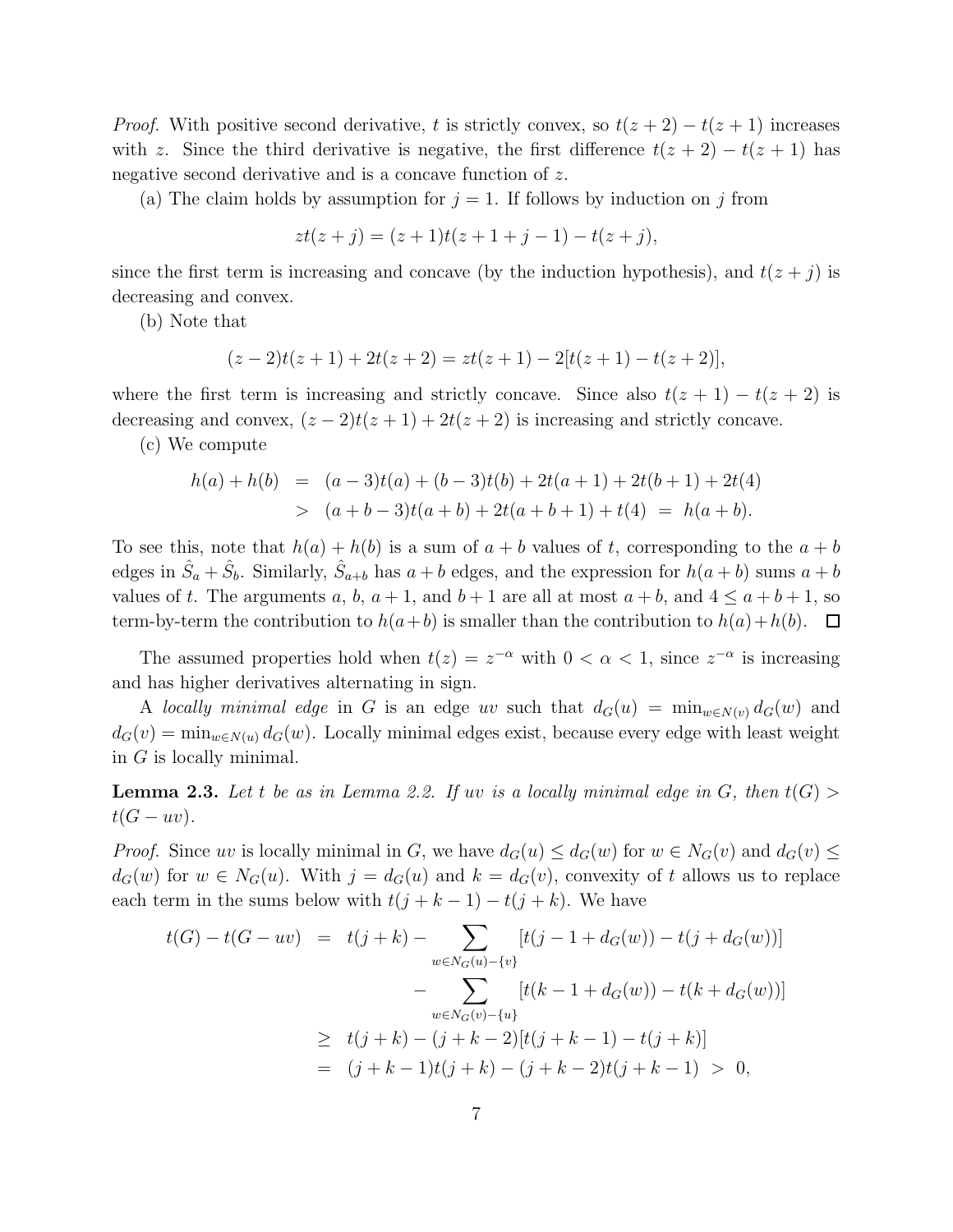where the final inequality uses that  $(z - 1)t(z)$  increases with z.

A *leaf* is a vertex of degree 1.

## **Theorem 2.4.** *Let t be as in Lemma 2.2. If*  $G \in \hat{Q}_n - {\hat{S}_n}$ *, then*  $t(G) > h(n)$ *.*

*Proof.* It suffices to show that if  $G \in \hat{Q}_n - {\hat{S}_n}$ , then G does not have the smallest tindex among the graphs in  $\hat{\mathbf{Q}}_n$ . We use induction on n. Note first for the cycle  $C_n$  that  $t(C_n) = nt(4)$ , while  $h(n) = t(4) + 2t(n+1) + (n-3)t(n)$ . Since t is decreasing,  $t(C_n) > h(n)$ for  $n \ge 4$ . For  $n = 3$ , only  $C_n$  contains a cycle (and  $C_n = \hat{S}_n$ ). For  $n > 3$ , consider  $G \in \hat{Q}_n$ .

**Case 1:**  $\delta(G) \geq 2$ . Let e be a locally minimal edge, and let  $G' = G - e$ . By Lemma 2.3,  $t(G) > t(G')$ . Thus if  $G' \in \hat{Q}_n$ , then G does not achieve the minimum. We have  $G' \in \hat{Q}_n$ unless e is a cut-edge or e belongs to every cycle in  $G$ ; in the latter case  $G'$  is connected. If e belongs to more than one cycle, then the symmetric difference of the two cycles contains a cycle that omits e. If G has only one cycle, then  $G = C_n$  (considered above) or  $\delta(G) = 1$ .

In the remaining case,  $G'$  is disconnected; let  $G_1$  and  $G_2$  be the components of  $G'$ . If  $G_1$  or  $G_2$  fails to contain a cycle, then  $\delta(G) = 1$ , since every tree with at least one edge has at least two leaves. With  $n_i = |V(G_i)|$ , the induction hypothesis yields  $t(G) > t(G') =$  $t(G_1) + t(G_2) \geq h(n_1) + h(n_2) \geq h(n)$ , since h is subadditive.

**Case 2:**  $\delta(G) = 1$ . Let r be the maximum number of leaves adjacent to a single vertex in G. Let  $v$  be a vertex of highest degree in G among those adjacent to  $r$  leaves, and let  $k = d_G(v)$ . Let  $q = k - r$ , so v has q neighbors with degree at least 2.

If  $q = 0$ , then G is disconnected or a star, both forbidden from  $\hat{\mathbf{Q}}_n$ .

If  $q = 1$ , then let x be the neighbor of v with degree at least 2. Define G' by replacing the edge wv with the edge wx for all  $w \in N(v) - \{x\}$ . Note that  $G' \in \hat{Q}_n$ . The moved edges and all edges other than  $vx$  have larger weight in  $G'$  than in  $G$ , and no edge has smaller weight in G' than in G, so  $t(G') < t(G)$ . Thus G does not maximize t over  $\hat{\mathbf{Q}}_n$ .

Hence we may assume  $q \geq 2$ . Let u be a leaf neighbor of v, and let  $G' = G - u$ . Note that  $G' \in \hat{Q}_{n-1}$ . By the induction hypothesis,  $t(G') \geq h(n-1)$ , with equality only if  $G' = \hat{S}_{n-1}$ , in which case  $G = \hat{S}_n$ . Hence it suffices to show  $t(G) - t(G') \ge h(n) - h(n-1)$ .

In computing  $t(G) - t(G')$ , we include  $t(k + 1)$  for the edge uv. For  $w \in N(v) - \{u\}$ , we include  $t(k + d_G(w)) - t(k - 1 + d_G(w))$ . Since t is convex and decreasing, the latter contribution is smallest (most negative) when  $d_G(w) = 1$ , next when  $d_G(w) = 2$ . Hence  $t(G) - t(G')$  is smallest when  $q = 2$ , and we have

$$
t(G) - t(G') \ge (k-2)t(k+1) + 2t(k+2) - (k-3)t(k) - 2t(k+1) = h(k+1) - h(k).
$$

By Lemma 2.2, h is increasing and strictly concave. Thus  $t(G) - t(G') \ge h(n) - h(n-1)$ . Equality requires  $k = n - 1$  and  $q = 2$ , in which case  $G = \hat{S}_n$ .  $\Box$ 

Since  $t(S_n) < t(\hat{S}_n)$  when t satisfies the given conditions, it would be interesting to know which trees have *t*-index smaller than  $\hat{S}_n$ . There are not many. Let  $S_n^j$  denote the *n*-vertex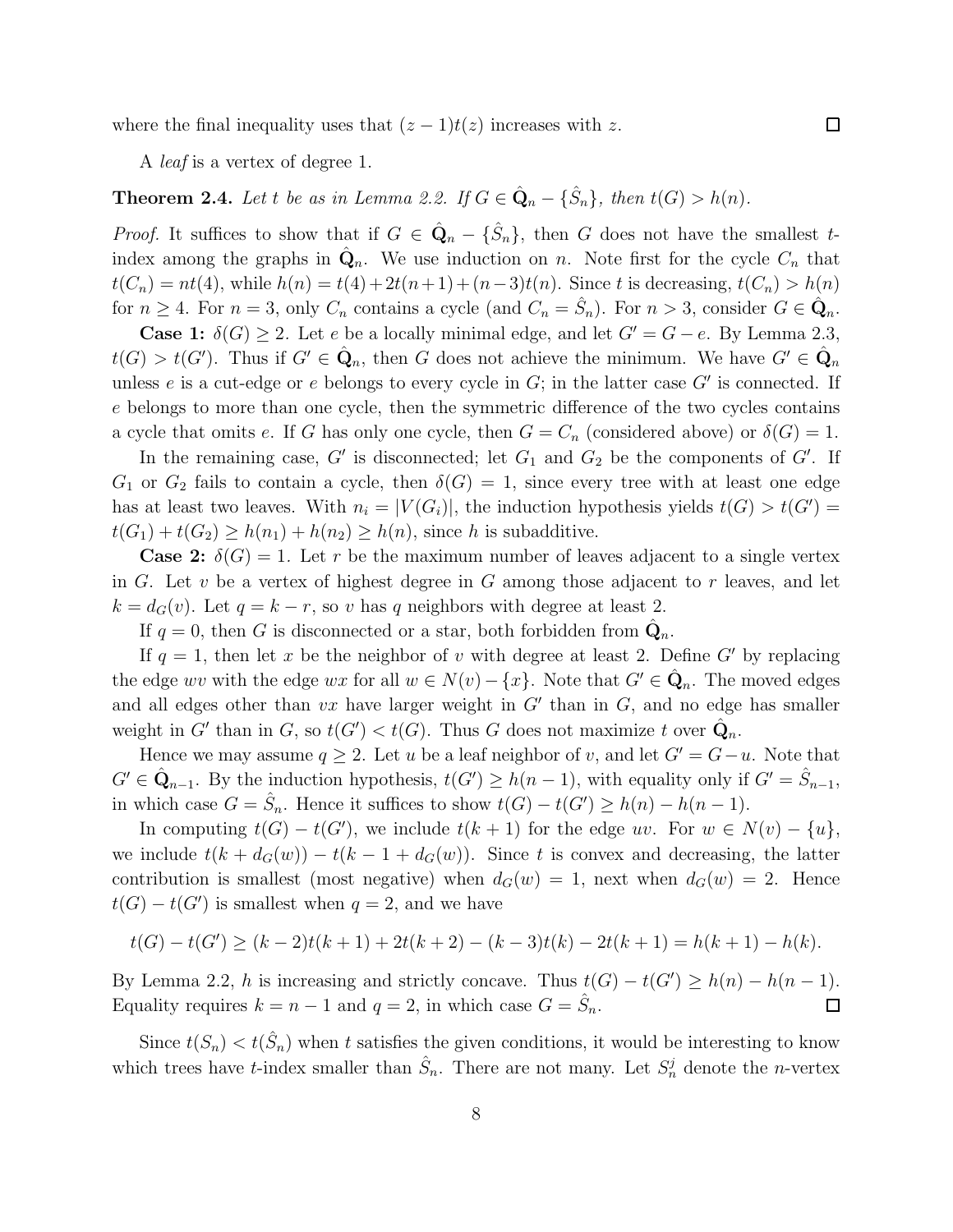tree obtained from the star  $S_{n-j}$  by subdividing j edges. Already  $\sigma(S_n^2) > \sigma(\hat{S}_n)$  when  $n \geq 6$ , and  $\sigma(S_n^1) > \sigma(\hat{S}_n)$  when  $n \geq 43$ . Always  $\sigma(T_n) > \sigma(\hat{S}_n)$ , where  $T_n$  is obtained from  $S_{n-2}$ by subdividing one edge twice. For  $n \geq 43$ , it seems that  $\hat{S}_n$  is actually the connected graph other than the star that has the smallest sum-connectivity index.

### 3 Eliminating Pendant Paths

We now turn our attention to the maximization problem. A *pendant path* at a vertex u of degree at least 3 in a graph  $G$  is a path with endpoint u whose internal vertices have degree 2 in G and whose endpoint other than  $u$  has degree 1 in  $G$ . Our goal in this section is to show that whenever  $G$  has a pendant path and  $t$  is a gradual function, it is possible to replace one edge with another to reduce the number of pendant paths and increase the t-index (with certain possible exceptions). This approach was used in [15] when  $t(z) = 1/\sqrt{z}$  to maximize t over n-vertex trees; for trees it suffices to show that a maximizing graph cannot have two pendant paths at a single vertex, as generalized here in Lemma 3.2.

Lemma 3.1. *Let* t *be a gradual function. Let* G *be a graph having a pendant path* P *of length l at u*, with w the endpoint of P opposite *u*. Given  $vx \in E(G)$ , let  $G' = G - vx + xw$ . Let  $k = d_G(v)$  and  $j = d_G(x)$ . Under either of the following conditions,  $t(G') > t(G)$ :

- *(a)* vx *is the first edge of a pendant path at* v *and*  $k \geq 4$ *.*
- *(b)*  $u = v$ *, the edge vx is not on P, and*  $l = 1$  *or*  $j \leq 3$ *.*



Figure 1: Transformations in Lemma 3.1

*Proof.* In changing from  $G$  to  $G'$ , the contribution to  $t$  from edges incident to  $vx$  increases, since their weight decreases. Such gains may be arbitrarily small, so we ignore them, except possibly for the edge other than vx incident to x in case (a). Note that in each case  $k \geq 3$ .

Replacing vx with wx changes weight from  $k + j$  to  $j + 2$ . The edge incident to w in G changes weight from 3 to 4 if  $l > 1$ , and from  $d_G(u) + 1$  to  $d_G(u) + 2$  if  $l = 1$ .

If  $k \geq 4$  and  $j \leq 2$ , then

$$
t(G') - t(G) > t(4) - t(3) + t(j+2) - t(j+k)
$$
  
\n
$$
\geq t(4) - t(3) + t(j+2) - t(j+4)
$$
  
\n
$$
\geq t(4) - t(3) + t(4) - t(6) \geq 0.
$$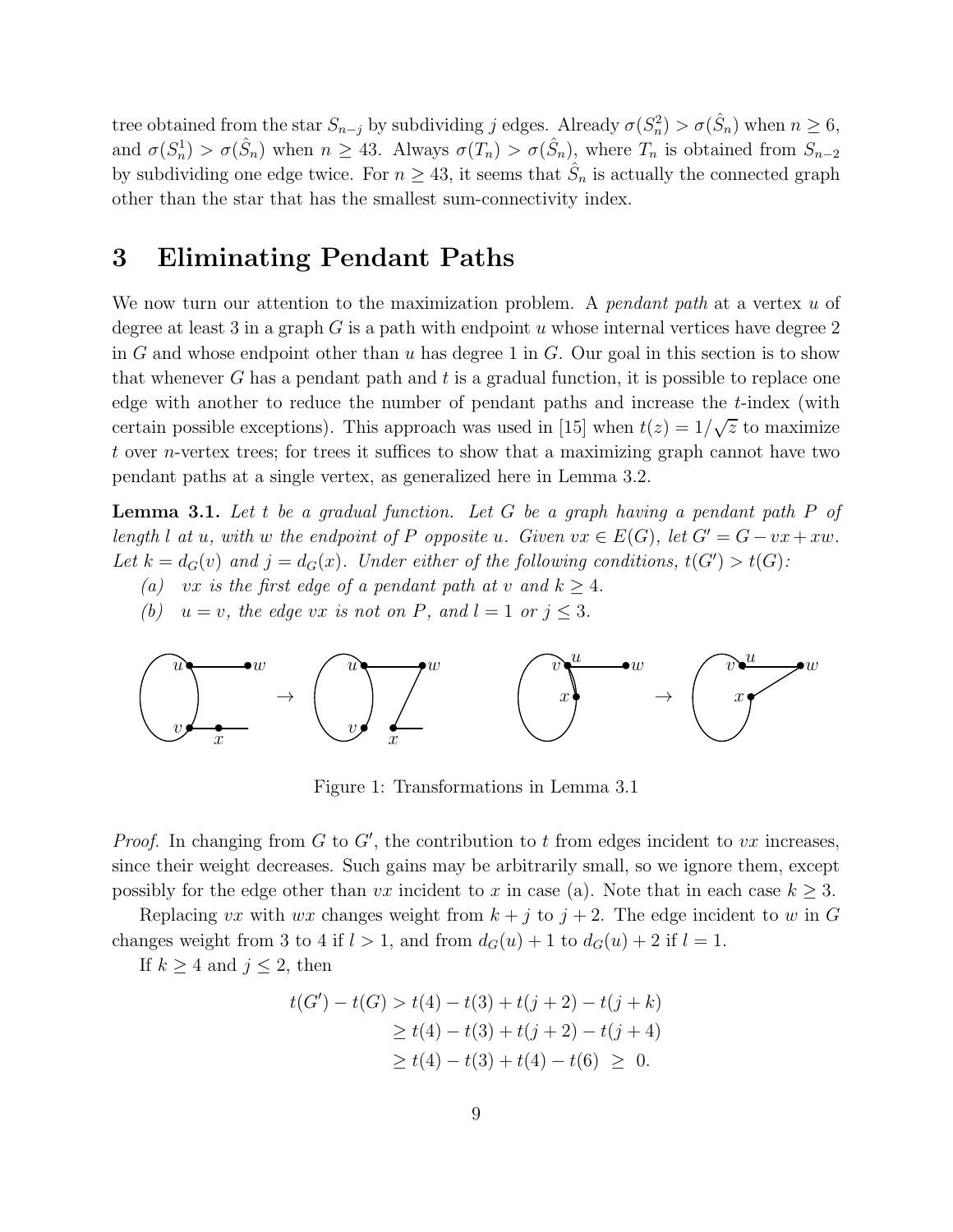Here we first used that t is decreasing, then  $j \leq 2$  and convexity, then condition (1). This completes the proof of (a).

When  $u = v$ , we also consider the contribution from the edge incident to u on P. It changes from  $t(k + 2)$  to  $t(k + 1)$  if  $l > 1$ , but it does not change if  $l = 1$ . If  $l > 1$ , then we first use condition (3) to reduce to the case  $k = 3$ , then convexity to reduce to  $j = 3$ , and finally condition (1), yielding

$$
t(G') - t(G) > t(k+1) - t(k+2) + t(4) - t(3) + t(j+2) - t(j+k)
$$
  
\n
$$
\geq t(4) - t(5) + t(4) - t(3) + t(j+2) - t(j+3)
$$
  
\n
$$
\geq [t(4) - t(5)] + [t(5) - t(6)] - [t(3) - t(4)] \geq 0.
$$

When  $u = v$  and  $l = 1$ , the new edge  $wx$  replaces the edge  $vx$  with larger weight; we have  $t(G') - t(G) > t(j + 2) - t(j + k) > 0.$  $\Box$ 

The conditions on t in Lemma 3.1 can be weakened when there are two pendant paths at a vertex. We will use this to show that for more general  $t$  the path maximizes the  $t$ -index over n-vertex trees. A similar observation handles unicyclic graphs.

**Lemma 3.2.** Let t be a decreasing convex function such that  $t(3) - t(4) < t(4) - t(6)$ , If G *is a graph with two pendant paths at a vertex* u*, and* G′ *is obtained from* G *by detaching one of those paths from u and attaching it to the endpoint of the other path, then*  $t(G') > t(G)$ .

*Proof.* Let x be the neighbor of u along the detached pendant path. Let w be the other endpoint of the other pendant path at u. With  $v = u$ , this puts us in the setting of Lemma 3.1 with  $j \leq 2$  and with vx being the first edge of a pendant path at v. If  $k = d_G(v) \geq 4$ , then (a) applies, using only condition (1).

For  $k = 3$ , we show that the argument for (b) holds under the weaker hypotheses stated here. Condition (3) of gradual functions is not needed when  $k = 3$  to reduce to  $k = 3$ ; we already have  $k = 3$ . When also  $j \leq 2$ , we can apply (1). That is,

$$
t(4) - t(5) + t(4) - t(3) + t(4) - t(5) > [t(4) - t(5)] + [t(5) - t(6)] - [t(3) - t(4)] > 0.
$$

Hence  $t(G') > t(G)$ .

**Theorem 3.3.** If t is a decreasing convex function such that  $t(3) - t(4) < t(4) - t(6)$ , then

*(1) over* n*-vertex trees the* t*-index is maximized uniquely by the path, and*

*(2) over* n*-vertex unicyclic graphs the* t*-index is maximized uniquely by the cycle.*

*Proof.* (1) Let G be an *n*-vertex tree other than a path. Among the vertices with degree at least 3 in G, let u be one such that at most one component of  $G-u$  is not a path; it is a leaf of the smallest subtree of G containing all the vertices of degree at least 3. At  $u$  there are

 $\Box$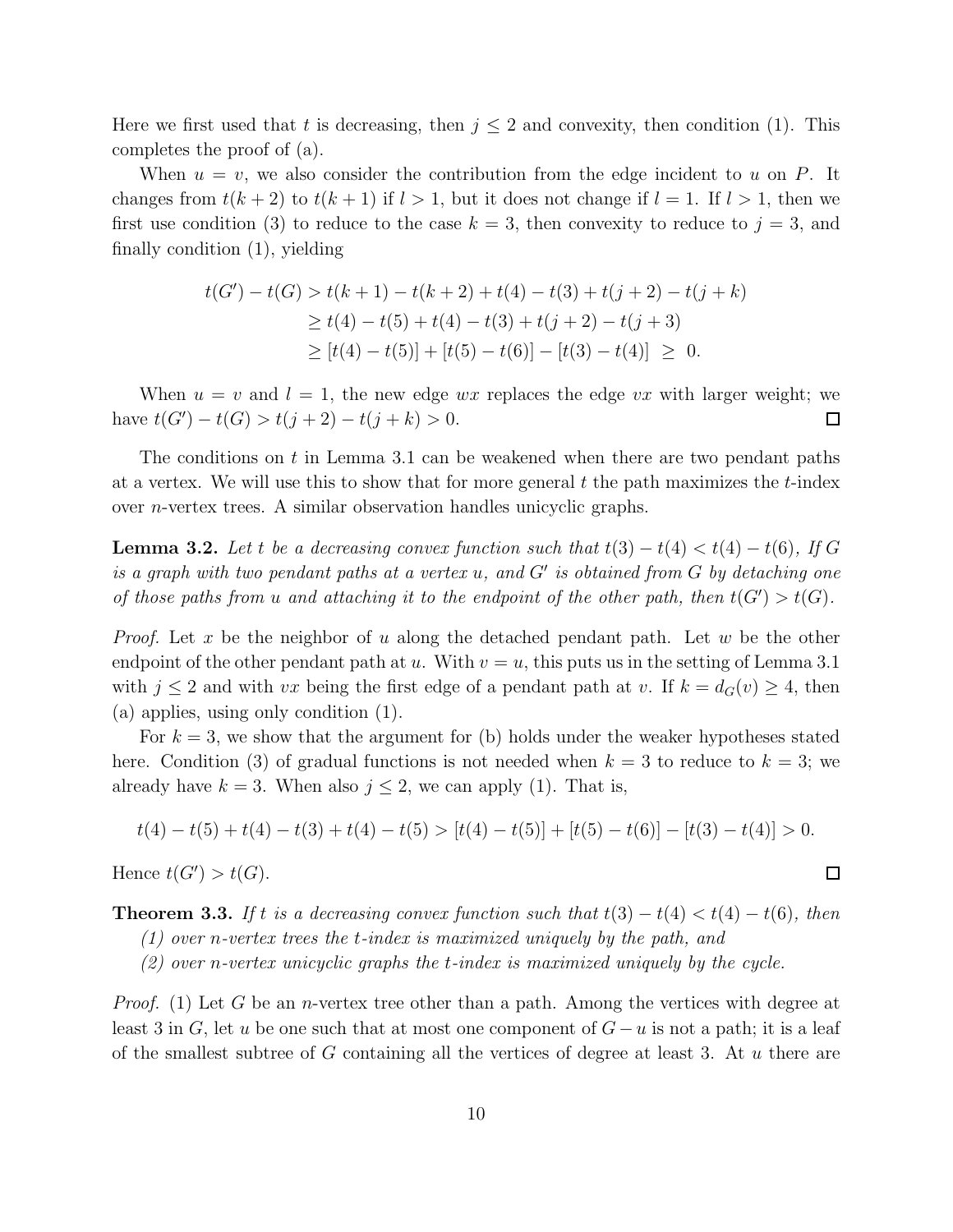at least two pendant paths. By Lemma 3.2, combining them yields another *n*-vertex tree  $G'$ with  $t(G') > t(G)$ . Hence no *n*-vertex tree other than a path can maximize t.

(2) Among unicyclic *n*-vertex graphs, choose G to maximize the t-index. By Lemma 3.2, G consists of a cycle with 0 or 1 pendant path at each vertex. Now each pendant path is attached at a vertex  $v$  of degree 3 on the cycle in  $G$ , and its neighbor on the cycle has degree at most 3. In the proof of Lemma 3.1(b), when  $d_G(v) = 3$  as is the case here, we do not need to invoke condition (3) in the definition of gradual function to make the reduction to the case where the degree is 3. Hence the weaker condition here suffices. Hence the transformation in Lemma 3.1(b) can be applied to absorb a pendant path into the cycle to yield a unicyclic graph with larger  $t$ -index. We conclude that  $G$  itself must be a cycle.  $\Box$ 

Generally speaking, when  $t$  is a gradual function and we maximize the  $t$ -index over a family of graphs, the results in this section allow us to eliminate pendant paths. They can remain only in quite special situations, which we summarize here.

Lemma 3.4. *Let* t *be a gradual function, and* P *be a pendant path at a vertex* v *in a graph* G*. A* graph  $G'$  with  $t(G') > t(G)$  is obtained by reattaching P at a leaf of G or by replacing an *edge incident to* v *with an edge to the other endpoint of* P *(transformation (b) of Lemma 3.1) unless (1)*  $d_G(v) = 3$ , or (2)  $d_G(v) \geq 4$  and P is the only pendant path in G. In either case, *every neighbor of* v *not on* P *has degree at least* 4*, and* P *has length at least* 2*.*

*Proof.* Lemma 3.2 applies when there is more than one pendant path at a vertex, even under weaker hypotheses on t. Part (a) of Lemma 3.1 applies when  $d_G(v) \geq 4$  if there is another pendant path; hence G' fails to exist when  $d_G(v) \geq 4$  only if G has no pendant path other than P. Part (b) of Lemma 3.1 applies when P has length 1 or when v has a neighbor not on P with degree at most 3 in G.  $\Box$ 

### 4 The Form of Maximizing Quasi-trees

Our main aim in this section is to show that when  $G$  is an *n*-vertex quasi-tree maximizing t, deleting a focal vertex leaves a path, and in fact the graph is a cycle plus chords from the focal vertex to consecutive vertices on the cycle.

When G is a quasi-tree, operations (a) and (b) of Lemma 3.1 produce a quasi-tree  $G'$ . Hence the conclusions of Lemma 3.4 apply when we choose  $G$  to maximize t over quasi-trees.

Lemma 4.1. *Let* t *be a gradual function, and let* G *be an* n*-vertex quasi-tree maximizing* t*. If*  $\hat{u}$  *is a focal vertex of* G, then every vertex of G other than  $\hat{u}$  has degree at most 3 *in* G.

*Proof.* Let T be the tree  $G - \hat{u}$ , and let w be a leaf of T; note that  $d_G(w) \leq 2$ . Suppose that T has a vertex whose degree in G is at least 4. Let v be such a vertex farthest from  $w$  in T. Let  $v'$  and  $w'$  be their neighbors along the path joining them in  $T$  (see Figure 2).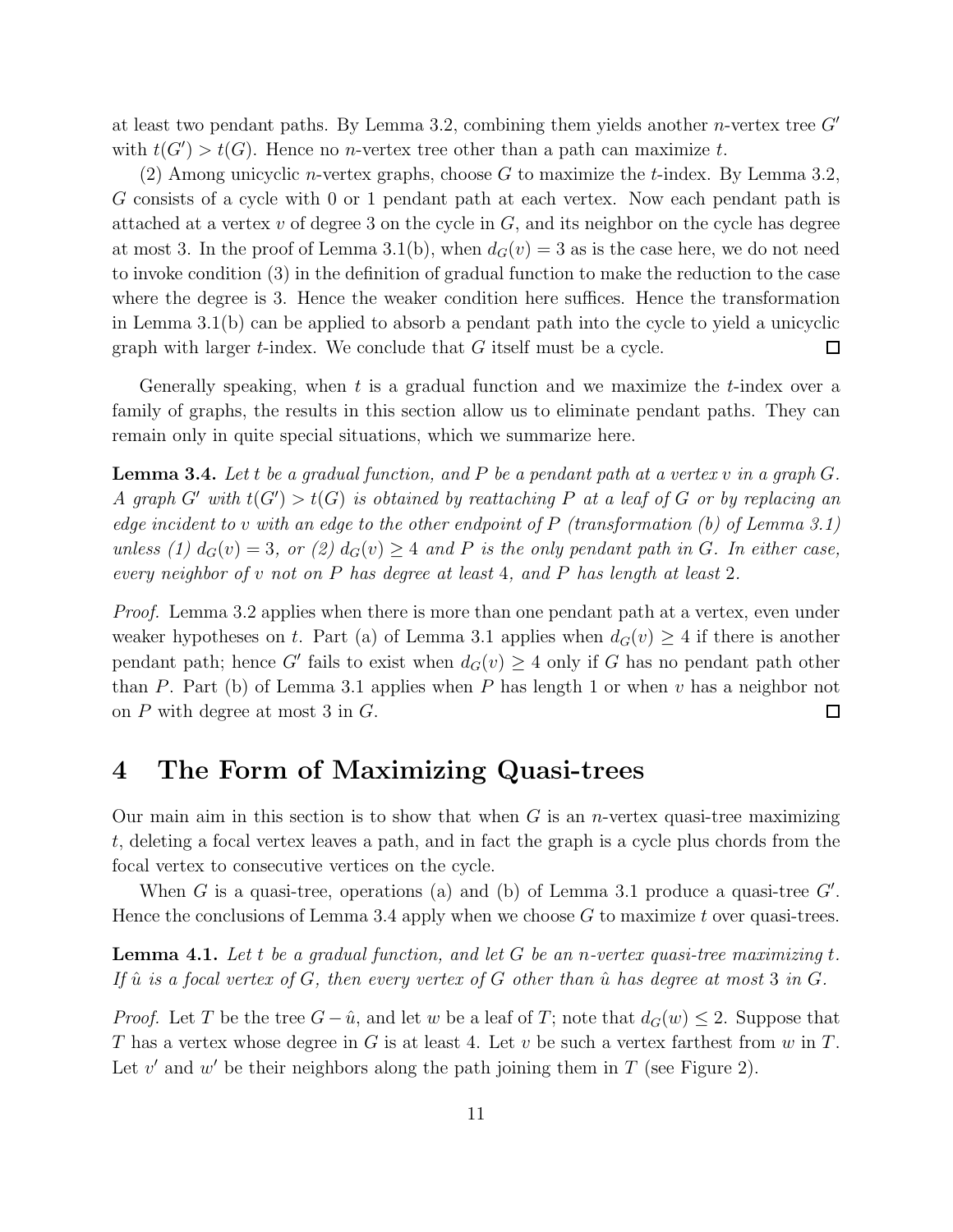A leaf of T has degree at most 2 in G. Thus v cannot be a leaf of T. After allowing for  $v'$  and possibly  $\hat{u}$ , still v has at least two neighbors that are farther than v from w in T; let x and x' be such neighbors of v. By the choice of v, we have  $d_G(x)$ ,  $d_G(x') \leq 3$ . Hence G does not have a pendant path at  $v$ , by Lemma 3.4.

Let  $G' = G - vx + xw$ . Note that G' is a quasitree, since w is in the component of  $T - vx$ not containing x. It suffices to show  $t(G') > t(G)$ .

For consistency with earlier notation, let  $k = d_G(v)$  and  $j = d_G(x)$ ; we have  $k \geq 4$  and  $j \leq 3$ . In turning G into G', weight  $k + j$  on vw is replaced with weight  $j + 1 + d_G(w)$  on xw. The k – 1 other edges at v lose weight, and the  $d_G(w)$  edges at w gain weight.

Specifically, reducing the weight on  $vx'$  and losing the edge vx gives us at least  $t(k+2)$  $t(k+3)-t(j+k)$  (using convexity) as the part of the change due to these two edges. When this expression is written as  $t(k+2)-t(k+3)-t(j-1+k+1)$ , condition (3) implies that its value does not decrease as k increases (over  $k \geq 2$ ) for fixed j with  $j \leq 4$ . Hence in proving  $t(G') > t(G)$  we may assume  $k = 4$ . For the other contributions, we consider two cases.



Figure 2: Transformation in Lemma 4.1

**Case 1:**  $d_G(w) = 1$ . In this case,  $d_G(w') = 2$ , since G has no pendant path of length 1, by Lemma 3.4. Since  $k \geq 4$  and  $j \leq 3$ , and t is decreasing and convex, incorporating  $t(xw)$ and the change in  $t(ww')$  yields

$$
t(G') - t(G) > t(k+2) - t(k+3) - t(j+k) + t(j+2) + t(4) - t(3)
$$
\n
$$
\geq t(6) - t(7) - t(j+4) + t(j+2) + t(4) - t(3)
$$
\n
$$
\geq [t(6) - t(7)] + [t(5) - t(7)] - [t(3) - t(4)].
$$

From  $t(6)-t(7)+t(6)-t(7) \ge t(4)-t(5)$  (condition (2)), we obtain  $t(5)-t(7)+t(6)-t(7) \ge$  $t(4) - t(6)$ . Condition (1) then applies to yield  $t(G') - t(G) > 0$ .

**Case 2:**  $d_G(w) = 2$ . In this case,  $w\hat{u} \in E(G)$ . The only edges gaining weight are  $ww'$  and wû. In order to bound the decrease in t due to wû, we prove a lower bound on  $\omega(w\hat{u})$ . Let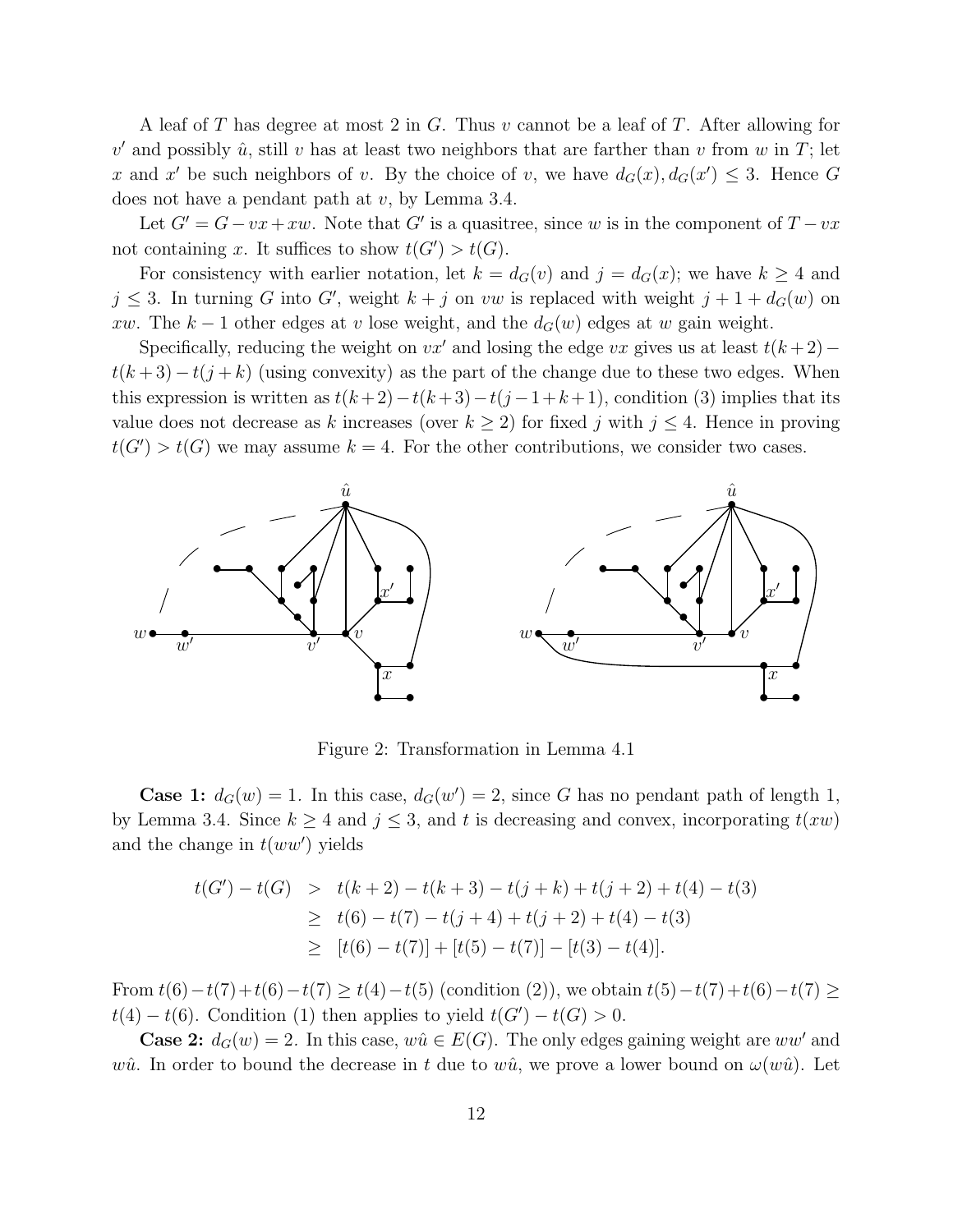$r = \omega(vv')$ . We can follow  $r - 2$  edge-disjoint paths in T from  $\{v, v'\}$  to leaves (or directly to  $\hat{u}$ ). Each path has a last vertex with degree greater than 2 in T. By Lemma 3.1, G does not have two pendant paths at one vertex, and hence each path leaving  $\{v, v'\}$  yields a neighbor of  $\hat{u}$  (except possibly one pendant path at v or v'). Thus  $d_G(\hat{u}) \ge r - 3$ . We conclude that increasing the weight on wû may lose as much as  $t(r-1) - t(r)$ , but decreasing the weight on vv' gains  $t(r-1) - t(r)$ , so the total contribution from  $w\hat{u}$  and  $vv'$  is nonnegative. Now  $\omega(xw) = j + 3$ , and the contribution from  $ww'$  is at least  $t(5) - t(4)$ , by convexity. Hence

$$
t(G') - t(G) > t(k+2) - t(k+3) - t(j+k) + t(j+3) + t(5) - t(4)
$$
  
\n
$$
\geq t(6) - t(7) - t(j+4) + t(j+3) + t(5) - t(4)
$$
  
\n
$$
\geq [t(6) - t(7)] + [t(6) - t(7)] - [t(4) - t(5)] \geq 0.
$$

The last step uses condition (2), yielding  $t(G') > t(G)$ .

**Lemma 4.2.** Let t be a gradual function. If G with focal vertex  $\hat{u}$  is a graph maximizing the  $t$ *-index among graphs in*  $\mathbf{Q}'_n$ *, then*  $G - \hat{u} = P_{n-1}$ *.* 

*Proof.* By Lemma 4.1, all vertices except  $\hat{u}$  have degree at most 3 in  $G$ . Since Proposition 3.4 requires all neighbors of vertices incident to pendant paths to have degree at least 4, there is thus no pendant path at any vertex of G. As before, let  $T = G - \hat{u}$ . If  $T \neq P_{n-1}$ , then T has a vertex of degree 3. Let w be a leaf of T, with neighbor  $w'$ , and let v be a vertex farthest from  $w$  in  $T$  among the vertices with degree 3 in  $T$ . Let  $v'$  be the neighbor of  $v$  on the path to w in T, and let x and x' be the other neighbors of v in T (see Figure 3). By the choice of v and the fact that G has no pendant path,  $d_G(x) = d_G(x') = 2$ .

Let  $G' = G - vx + xw$ ; we show  $t(G') > t(G)$ . Since  $d_G(v) = 3$  and  $d_G(w) = 2$ , the weight on the moved edge does not change. Weight increases on  $ww'$  and  $w\hat{u}$ ; it decreases on vv' and vx'. Let  $j = d_G(v')$  and  $k = d_G(\hat{u})$ . Since  $\hat{u}$  is adjacent to every leaf in T, we have  $k \geq 3$ . Also  $j \in \{2,3\}$  and  $d_G(w') \geq 2$ . Thus

$$
t(G') - t(G) \ge t(j+2) - t(j+3) + t(4) - t(5) - [t(k+2) - t(k+3)] - [t(4) - t(5)] > 0,
$$

since  $j < k$ . The case  $v = w'$  is included in this analysis.

**Theorem 4.3.** Let t be a gradual function. Let  $G_n(c)$  be a graph obtained from the cycle  $C_n$ *by adding chords from one vertex*  $\hat{u}$  to c consecutive other vertices. If G with focal vertex  $\hat{u}$  $i$ s a graph maximizing the  $t$ -index among graphs in  $\mathbf{Q}'_n$ , then  $G$  has the form  $G_n(c)$  for some *c. For*  $c > 1$ *,* 

$$
t(G_n(c)) = 2t(c+4) + ct(c+5) + c[t(6) - t(4)] + \alpha_n,
$$

*where*  $\alpha_n = (n-2)t(4) - [t(4) - t(5)] + [t(5) - t(6)].$ 

 $\Box$ 

 $\Box$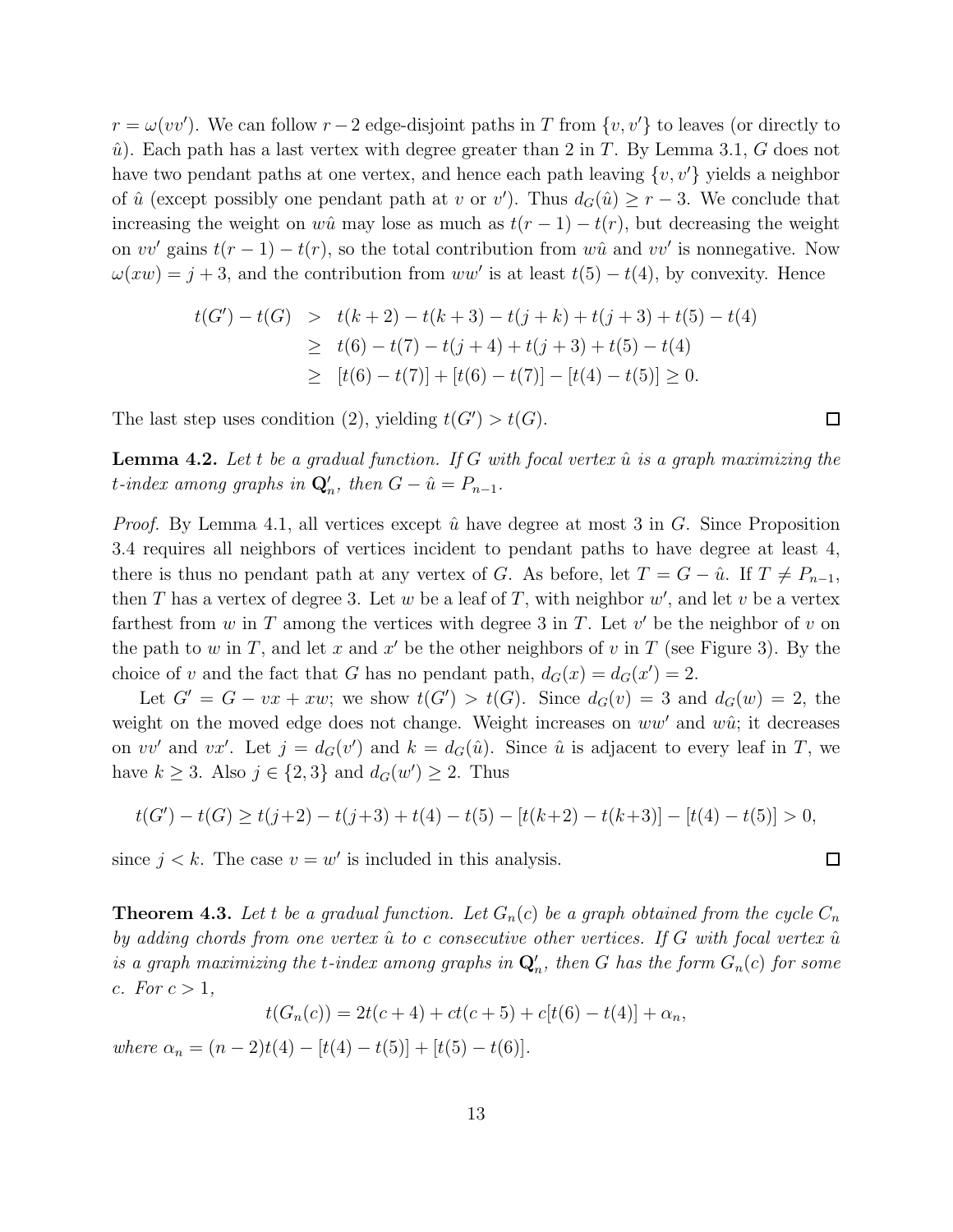

Figure 3: Transformation in Lemma 4.2

*Proof.* By Lemma 4.2,  $G - \hat{u}$  is a path; call it  $\hat{P}$ . We also know that G has no pendant path, so  $\hat{u}$  is adjacent to the endpoints of  $\hat{P}$ . Let  $c = d_G(\hat{u}) - 2$ , and let b be the number of components of the subgraph induced by the neighbors of  $\hat{u}$  other than the endpoints of  $\hat{P}$ . We compute

$$
t(G) = 2t(c+4) + ct(c+5) + (c-b)t(6) + 2bt(5) + (n-2-c-b)t(4).
$$

The terms involving b sum to  $b([t(5) - t(6)] - [t(4) - t(5)]$ , which is negative since t is decreasing and convex. Therefore, for fixed positive c we attain the maximum when  $b = 1$ , which means that the chords are incident to consecutive vertices of  $\ddot{P}$ , and they may be any c consecutive vertices. When  $c = 0$ , we have  $G = C_n$ , and the formula reduces to  $t(C_n) = nt(4).$  $\Box$ 

Let 
$$
g_n(c) = t(G_n(c))
$$
. For  $c \ge 2$ , we have

$$
g_n(c) - g_n(c-1) = 2[t(c+4) - t(c+3)] + c[t(c+5) - t(c+4)] + t(c+4) + [t(6) - t(4)].
$$

The contributions within brackets are negative, but  $t(c+4)$  is positive. Significantly, the difference is independent of n. Thus when t is reasonably well behaved and n is large, there may be a fixed value of c such that  $G_n(c)$  is the extreme graph.

Now we specialize to the sum-connectivity index.

**Theorem 4.4.** Let  $t(z) = 1/\sqrt{z}$ . In  $\mathbf{Q}_n$ , the graphs maximizing the *t*-index are those *indicated by*  $G_n(c)$ *, where*  $c = n - 3$  *if*  $n \leq 32$  *and*  $c = 30$  *if*  $n \geq 33$ *.* 

*Proof.* With  $g_n(c) = t(G_n(c))$ , we have  $g_n(0) < nt(4)$  and  $g_n(1) > 4t(5) + t(6) + (n-4)t(4)$ . Thus  $g_n(1)-g_n(0) = t(6)-4[t(4)-t(5)] \approx .197 > 0$ , so it is always better to add at least one chord to the cycle. Also  $g_n(2) - g_n(1) = 2t(6) + 2t(7) - 2t(5) - t(4) \approx .178$ , so initially  $g_n(c)$ is increasing. Since the difference is independent of  $n$ , it suffices to show that the derivative of the formula for the difference is negative and that the difference hits 0 between  $c = 29$ and  $c = 30$ . We have

$$
g_n(c) = \frac{2}{\sqrt{(c+4)}} + \frac{c}{\sqrt{c+5}} + \frac{c-1}{\sqrt{6}} + \frac{2}{\sqrt{5}} + \frac{n-c-3}{2}
$$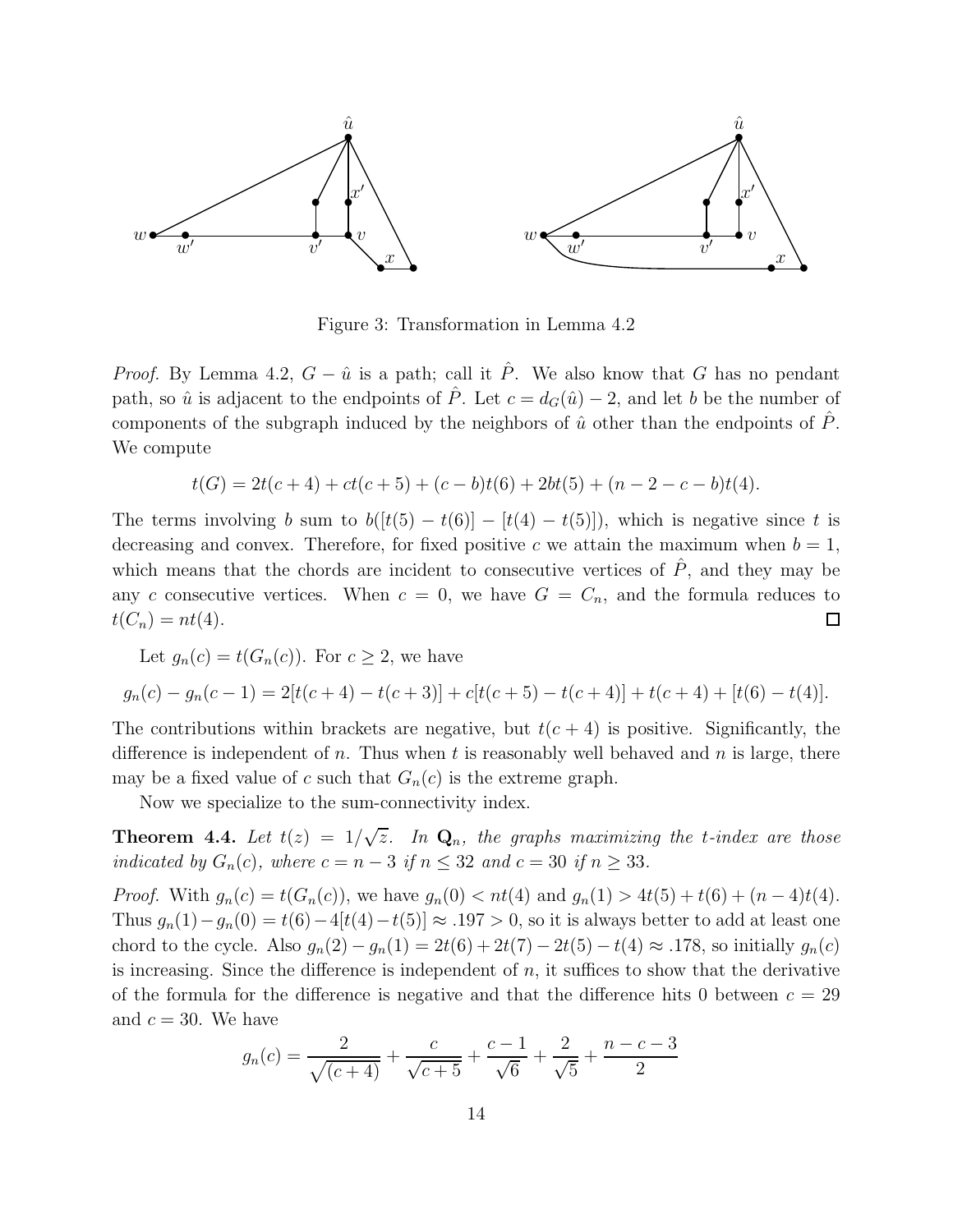From the derivative of the difference, we know that  $g_n(c)$  is increasing for  $c \leq 29$  and decreasing for  $c \geq 30$ . Always  $c \leq n-3$ . Thus the maximum occurs at  $c = n-3$  for  $n \leq 32$ . Comparing  $g_n(29) \approx \frac{n}{2} + 1.54699$  with  $g_n(30) \approx \frac{n}{2} + 1.64754$  shows that the maximum occurs at  $c = 30$  when  $n \geq 33$ . Thus the result follows.  $\Box$ 

### 5 Maximization for Bounded Degree

An *n*-vertex quasi-tree has at most  $2n-3$  edges. One way to define families that allow denser graphs is to bound the maximum degree. In this final section we show that the result of Zhou and Trinajstic  $[15]$  for maximizing the sum-connectivity index over such families extends in a straightforward way to maximizing a gradual index. We follow the steps of their proof.

**Theorem 5.1.** Let t be an edge-weight index such that t is decreasing and  $zt(z)$  is strictly *increasing in* z. If G *is an n*-vertex graph with  $\Delta(G) = k$ , then  $t(G) \leq \frac{1}{2}$  $rac{1}{2}$ nkt(2k), with *equality if and only if* G *is* k*-regular. In particular,* K<sup>n</sup> *is the unique* n*-vertex graph with largest* t*-index.*

*Proof.* For such a graph G, let  $m_{i,j}$  denote the number of edges of G having endpoints of degrees i and j. Let  $n_i$  be the number of vertices with degree i. Counting the edges incident to vertices of degree i yields  $in_i = m_{i,i} + \sum_{j=1}^{k} m_{i,j}$ . With also  $n = \sum n_i$ , we have  $n_k = n - \sum_{i=1}^{k-1}$ 1  $\frac{1}{i}(m_{i,i} + \sum_{j=1}^{k} m_{i,j})$ . Thus

$$
m_{k,k} = \frac{1}{2} \left( kn_k - \sum_{i=1}^{k-1} m_{k,j} \right) = \frac{kn}{2} - \frac{k}{2} \sum_{\substack{1 \le i \le j \le k \\ (i,j) \ne (k,k)}} \left( \frac{1}{i} + \frac{1}{j} \right) m_{i,j}.
$$

For the t-index, we compute

$$
t(G) = t(2k)m_{k,k} + \sum_{\substack{1 \le i \le j \le k \\ (i,j) \ne (k,k)}} t(i+j)m_{i,j}
$$
  
=  $t(2k)\frac{kn}{2} + \sum_{\substack{1 \le i \le j \le k \\ (i,j) \ne (k,k)}} \left( t(i+j) - t(2k)\frac{k}{2} \left( \frac{1}{i} + \frac{1}{j} \right) \right) m_{i,j}$ 

We are given that t is decreasing and  $\frac{1}{2}zt(z)$  is strictly increasing with z. For  $1 \le i \le j \le k$ and  $(i, j) \neq (k, k)$ , we use  $\frac{1}{i} + \frac{1}{j} \geq \frac{2}{\sqrt{ij}}$  and  $2k > 2\sqrt{ij}$  and  $\sqrt{ij} \leq \frac{i+j}{2}$  $\frac{+j}{2}$  to compute

$$
\frac{1}{2}\left(\frac{1}{i}+\frac{1}{j}\right)k\ t(2k) > \frac{1}{\sqrt{ij}}\sqrt{ij}\ t(2\sqrt{ij}) \ge t(i+j).
$$

Therefore,  $t(G) \leq t(2k)\frac{kn}{2}$  $\frac{m}{2}$ , with equality if and only if  $m_{i,j} = 0$  when  $1 \leq i \leq j \leq k$  and  $(i, j) \neq (k, k)$ ; that is, when G is k-regular. Since  $zt(z)$  is increasing, the bound increases with k.  $\Box$